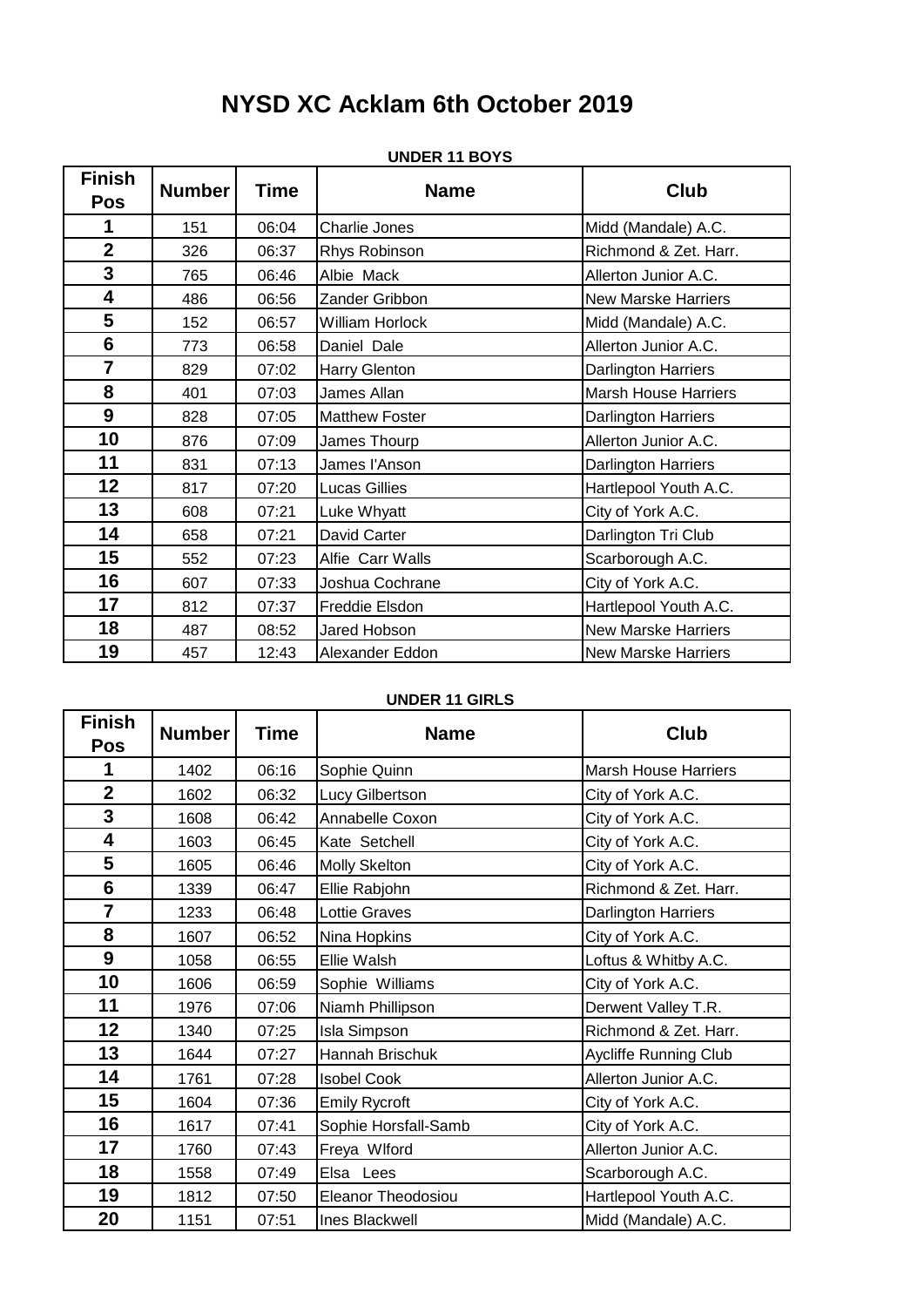| 21 | 1645 | 08:03 | <b>Courtney Bowes</b>   | <b>Aycliffe Running Club</b> |
|----|------|-------|-------------------------|------------------------------|
| 22 | 1403 | 08:09 | Amiee Dixon             | <b>Marsh House Harriers</b>  |
| 23 | 1061 | 08:13 | <b>Emily Dugdale</b>    | Loftus & Whitby A.C.         |
| 24 | 1638 | 08:15 | <b>Felicity Lineton</b> | <b>Aycliffe Running Club</b> |
| 25 | 1408 | 08:17 | Molly Robson            | <b>Marsh House Harriers</b>  |
| 26 | 1060 | 08:19 | <b>Katie Crossland</b>  | Loftus & Whitby A.C.         |
| 27 | 1235 | 08:41 | Olivia Guy              | <b>Darlington Harriers</b>   |
| 28 | 1059 | 08:49 | Florence Watson         | Loftus & Whitby A.C.         |

#### **UNDER 13 BOYS**

| <b>Finish</b><br>Pos | <b>Number</b> | <b>Time</b> | <b>Name</b>                    | <b>Club</b>                 |
|----------------------|---------------|-------------|--------------------------------|-----------------------------|
| 1                    | 201           | 08:33       | Alex Boyer                     | <b>Darlington Harriers</b>  |
| $\overline{2}$       | 456           | 08:48       | <b>Matthew Downs</b>           | <b>New Marske Harriers</b>  |
| 3                    | 164           | 08:51       | <b>Ethan Mavion</b>            | Midd (Mandale) A.C.         |
| 4                    | 207           | 09:01       | Harry Lyons                    | Darlington Harriers         |
| 5                    | 205           | 09:05       | Louis Brett                    | <b>Darlington Harriers</b>  |
| $6\phantom{a}$       | 315           | 09:11       | <b>Thomas Carter</b>           | Richmond & Zet. Harr.       |
| $\overline{7}$       | 602           | 09:13       | <b>William Keens</b>           | City of York A.C.           |
| 8                    | 165           | 09:18       | George Craggs                  | Midd (Mandale) A.C.         |
| 9                    | 455           | 09:19       | Aiden Colmer                   | <b>New Marske Harriers</b>  |
| 10                   | 403           | 09:26       | Kian Wallinger                 | <b>Marsh House Harriers</b> |
| 11                   | 321           | 09:30       | Sam Archer                     | Richmond & Zet. Harr.       |
| 12                   | 751           | 09:33       | Sam Degazon                    | Allerton Junior A.C.        |
| 13                   | 316           | 09:35       | <b>Riley Dieghton-Harrison</b> | Richmond & Zet. Harr.       |
| 14                   | 318           | 09:40       | Ollie Middleton                | Richmond & Zet. Harr.       |
| 15                   | 203           | 09:49       | <b>Josh Scott</b>              | Darlington Harriers         |
| 16                   | 63            | 09:56       | Greg Walsh                     | Loftus & Whitby A.C.        |
| 17                   | 202           | 10:00       | <b>Ashton Harrison</b>         | Darlington Harriers         |
| 18                   | 405           | 10:02       | Jacob Brown                    | <b>Marsh House Harriers</b> |
| 19                   | 754           | 10:05       | Archie Cann                    | Allerton Junior A.C.        |
| 20                   | 452           | 10:20       | Mehdi Ben-Tiba Ben-Tiba        | <b>New Marske Harriers</b>  |
| 21                   | 766           | 10:49       | Alexander Winsper              | Allerton Junior A.C.        |
| 22                   | 555           | 11:17       | Owen Riley                     | Scarborough A.C.            |
| 23                   | 166           | 11:28       | Thomas Wilson                  | Midd (Mandale) A.C.         |
| 24                   | 832           | 12:19       | Josh Taylor                    | <b>Darlington Harriers</b>  |
| 25                   | 458           | 12:36       | Samuel Eddon                   | <b>New Marske Harriers</b>  |
| 26                   | 402           | 12:45       | James Dixon                    | <b>Marsh House Harriers</b> |
|                      |               |             |                                |                             |

| POS. | <b>POINTS</b> | <b>TEAMS</b>                |
|------|---------------|-----------------------------|
|      | 10            | <b>Darlington Harriers</b>  |
|      | 30            | Richmond & Zet. Harr.       |
|      | 31            | <b>New Marske Harriers</b>  |
|      | 34            | Midd (Mandale) A.C.         |
|      | 52            | Allerton Junior A.C.        |
|      | 54            | <b>Marsh House Harriers</b> |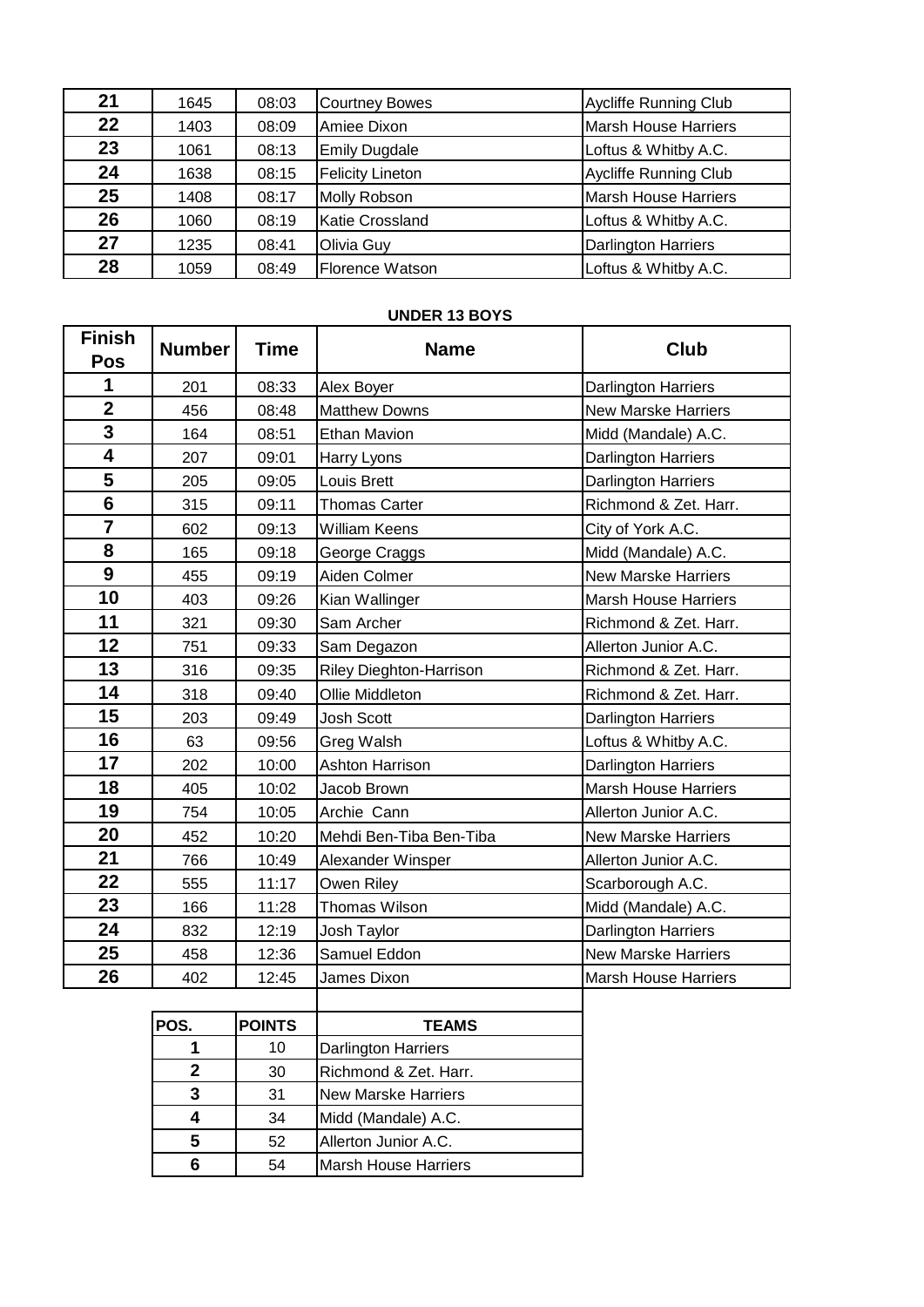| <b>Finish</b><br><b>Pos</b> | <b>Number</b>           | <b>Time</b>   | <b>Name</b>                | <b>Club</b>                  |
|-----------------------------|-------------------------|---------------|----------------------------|------------------------------|
| 1                           | 1163                    | 08:41         | <b>Eden Creasey</b>        | Midd (Mandale) A.C.          |
| $\overline{\mathbf{2}}$     | 1203                    | 09:18         | Zara Jones                 | Darlington Harriers          |
| $\mathbf{3}$                | 1756                    | 10:03         | <b>Grace Derry</b>         | Allerton Junior A.C.         |
| 4                           | 1205                    | 10:09         | Savannah Tarn              | Darlington Harriers          |
| 5                           | 1311                    | 10:12         | Olivia Jackson-Bowers      | Richmond & Zet. Harr.        |
| $6\phantom{1}$              | 1480                    | 10:13         | <b>Grace Tansley</b>       | <b>New Marske Harriers</b>   |
| $\overline{7}$              | 1552                    | 10:14         | Matilda Stringer           | Scarborough A.C.             |
| 8                           | 1202                    | 10:19         | <b>Tori Buckley</b>        | <b>Darlington Harriers</b>   |
| $\boldsymbol{9}$            | 1204                    | 10:24         | Freya Talman               | Darlington Harriers          |
| 10                          | 1164                    | 10:35         | <b>Grace Pettit</b>        | Midd (Mandale) A.C.          |
| 11                          | 1471                    | 10:56         | Erin Lax                   | <b>New Marske Harriers</b>   |
| 12                          | 1404                    | 10:57         | Daisey Johnson             | <b>Marsh House Harriers</b>  |
| 13                          | 1410                    | 11:32         | <b>Emily Hodgson</b>       | <b>Marsh House Harriers</b>  |
| 14                          | 1763                    | 11:42         | Elise Reed                 | Allerton Junior A.C.         |
| 15                          | 1643                    | 11:45         | Ferne Brischuk             | <b>Aycliffe Running Club</b> |
| 16                          | 1313                    | 11:46         | Phoebe Haw                 | Richmond & Zet. Harr.        |
| 17                          | 1653                    | 11:55         | <b>Emma Carter</b>         | Darlington Tri Club          |
| 18                          | 1613                    | 11:56         | Nancy Marshall             | City of York A.C.            |
| 19                          | 1470                    | 12:00         | Ella kemp                  | <b>New Marske Harriers</b>   |
| 20                          | 1813                    | 12:22         | <b>Isabelle Wilson</b>     | Hartlepool Youth A.C.        |
|                             |                         |               |                            |                              |
|                             | POS.                    | <b>POINTS</b> | <b>TEAMS</b>               |                              |
|                             | 1                       | 14            | Darlington Harriers        |                              |
|                             | $\overline{\mathbf{2}}$ | 36            | <b>New Marske Harriers</b> |                              |

### **UNDER 13 GIRLS**

#### **UNDER 15 BOYS**

| <b>Finish</b><br>Pos | <b>Number</b> | <b>Time</b> | <b>Name</b>            | <b>Club</b>                 |
|----------------------|---------------|-------------|------------------------|-----------------------------|
| 1                    | 175           | 09:43       | Rohan Teasdale         | Midd (Mandale) A.C.         |
| $\overline{2}$       | 556           | 09:44       | Ozzy Stringer          | Scarborough A.C.            |
| 3                    | 310           | 10:02       | Josh Hammett           | Richmond & Zet. Harr.       |
| 4                    | 309           | 10:10       | Tom O'Mahoney          | Richmond & Zet. Harr.       |
| 5                    | 406           | 10:15       | Ben Hodgson            | <b>Marsh House Harriers</b> |
| 6                    | 311           | 10:29       | Joe Reeve              | Richmond & Zet. Harr.       |
| $\overline{7}$       | 809           | 10:34       | Scott Temple           | Hartlepool Youth A.C.       |
| 8                    | 208           | 10:51       | Dylan Wilson           | <b>Darlington Harriers</b>  |
| 9                    | 466           | 10:54       | Tom Halton             | <b>New Marske Harriers</b>  |
| 10                   | 404           | 11:06       | Fraser Allan           | <b>Marsh House Harriers</b> |
| 11                   | 174           | 12:17       | Thomas McKie           | Midd (Mandale) A.C.         |
| 12                   | 470           | 12:47       | <b>Riley Middleton</b> | <b>New Marske Harriers</b>  |
| 13                   | 176           | 13:05       | Harry Wilson           | Midd (Mandale) A.C.         |
| 14                   | 557           | 13:19       | Logan Lambert          | Scarborough A.C.            |
| 15                   | 313           | 13:34       | Dominic Wilford        | Richmond & Zet. Harr.       |
| 16                   | 312           | 14:02       | <b>Thomas Greer</b>    | Richmond & Zet. Harr.       |
| 17                   | 469           | 14:03       | Nathan Marshall        | <b>New Marske Harriers</b>  |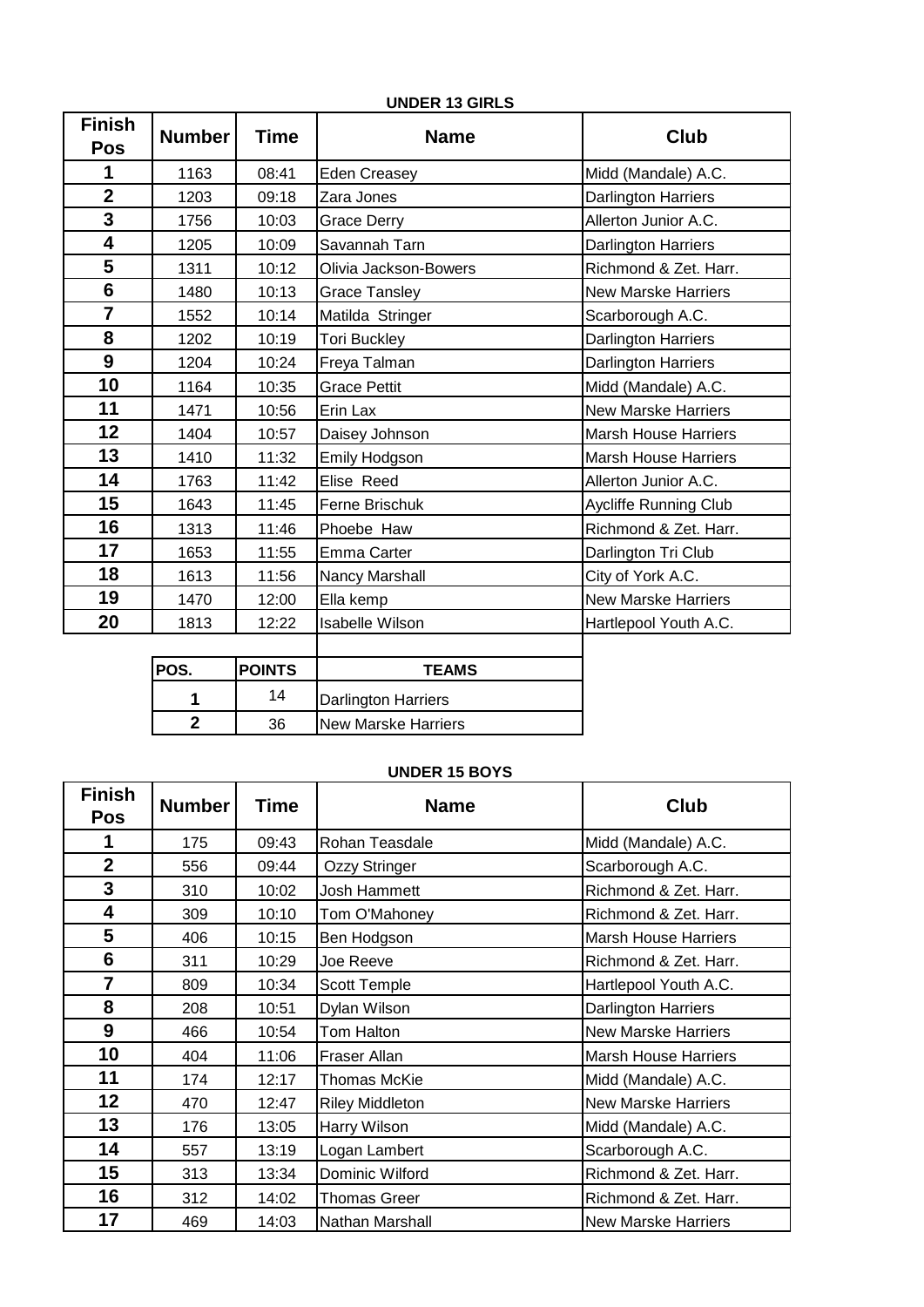| POS. | <b>POINTS</b> | <b>TEAMS</b>          |
|------|---------------|-----------------------|
|      | 13            | Richmond & Zet. Harr. |
|      | 25            | Midd (Mandale) A.C.   |
|      | 38            | New Marske Harriers   |

#### **UNDER 15 GIRLS**

| <b>Finish</b><br><b>Pos</b> | <b>Number</b> | Time  | <b>Name</b>            | Club                        |
|-----------------------------|---------------|-------|------------------------|-----------------------------|
| 1                           | 1173          | 10:55 | Zoe Hill               | Midd (Mandale) A.C.         |
| $\overline{2}$              | 1174          | 11:13 | Lois Creasey           | Midd (Mandale) A.C.         |
| 3                           | 1304          | 11:17 | Shannon Robinson       | Richmond & Zet. Harr.       |
| 4                           | 1179          | 11:22 | <b>Katie Lowe</b>      | Midd (Mandale) A.C.         |
| 5                           | 1206          | 11:27 | Mia Wetherill          | Darlington Harriers         |
| 6                           | 1176          | 11:29 | Poppie Addison         | Midd (Mandale) A.C.         |
| $\overline{7}$              | 1178          | 11:43 | Emma Mcneill           | Midd (Mandale) A.C.         |
| 8                           | 1208          | 11:47 | Macy Kelly             | Darlington Harriers         |
| 9                           | 1305          | 11:52 | Alana Teasdale         | Richmond & Zet. Harr.       |
| 10                          | 1237          | 11:55 | Marissa Boon           | Darlington Harriers         |
| 11                          | 1175          | 12:05 | <b>Isobel Herbert</b>  | Midd (Mandale) A.C.         |
| 12                          | 1556          | 12:36 | Anya Potter-Firth      | Scarborough A.C.            |
| 13                          | 1618          | 13:09 | Amelia Taylor          | City of York A.C.           |
| 14                          | 1409          | 13:11 | <b>Isobel Harrison</b> | <b>Marsh House Harriers</b> |
| 15                          | 1177          | 13:12 | <b>Madeleine Cox</b>   | Midd (Mandale) A.C.         |
| 16                          | 1406          | 13:14 | Amelia Insall          | <b>Marsh House Harriers</b> |
| 17                          | 1560          | 13:23 | Amelia Halliday        | Scarborough A.C.            |
| 18                          | 1407          | 13:25 | Abigail Slack          | <b>Marsh House Harriers</b> |
| 19                          | 1553          | 14:04 | Talia Lambert          | Scarborough A.C.            |
| 20                          | 1557          | 14:07 | Evie Lees              | Scarborough A.C.            |
| 21                          | 1802          | 14:12 | Mia Brown              | Hartlepool Youth A.C.       |
|                             |               |       |                        |                             |

| POS. | <b>POINTS</b> | <b>TEAMS</b>                |
|------|---------------|-----------------------------|
|      |               | Midd (Mandale) A.C.         |
|      | 23            | <b>Darlington Harriers</b>  |
|      | 48            | <b>Marsh House Harriers</b> |
|      | 48            | Scarborough A.C.            |

## **UNDER 17 MEN**

| <b>Finish</b><br><b>Pos</b> | <b>Number</b> | <b>Time</b> | <b>Name</b>               | Club                       |
|-----------------------------|---------------|-------------|---------------------------|----------------------------|
|                             | 185           | 18:05       | Archie Lowe               | Midd (Mandale) A.C.        |
| $\mathbf 2$                 | 210           | 18:46       | Daniel Boyer              | <b>Darlington Harriers</b> |
| 3                           | 214           | 18:59       | Adam Russell              | <b>Darlington Harriers</b> |
| 4                           | 307           | 19:19       | <b>Charlie Stephenson</b> | Richmond & Zet. Harr.      |
| 5                           | 186           | 19:31       | Daniel Payne              | Midd (Mandale) A.C.        |
| 6                           | 558           | 20:08       | Harry Butterworth         | Scarborough A.C.           |
|                             | 184           | 20:55       | <b>Matthew Somers</b>     | Midd (Mandale) A.C.        |
| 8                           | 753           | 21:08       | Holden Outhwaite          | Allerton Junior A.C.       |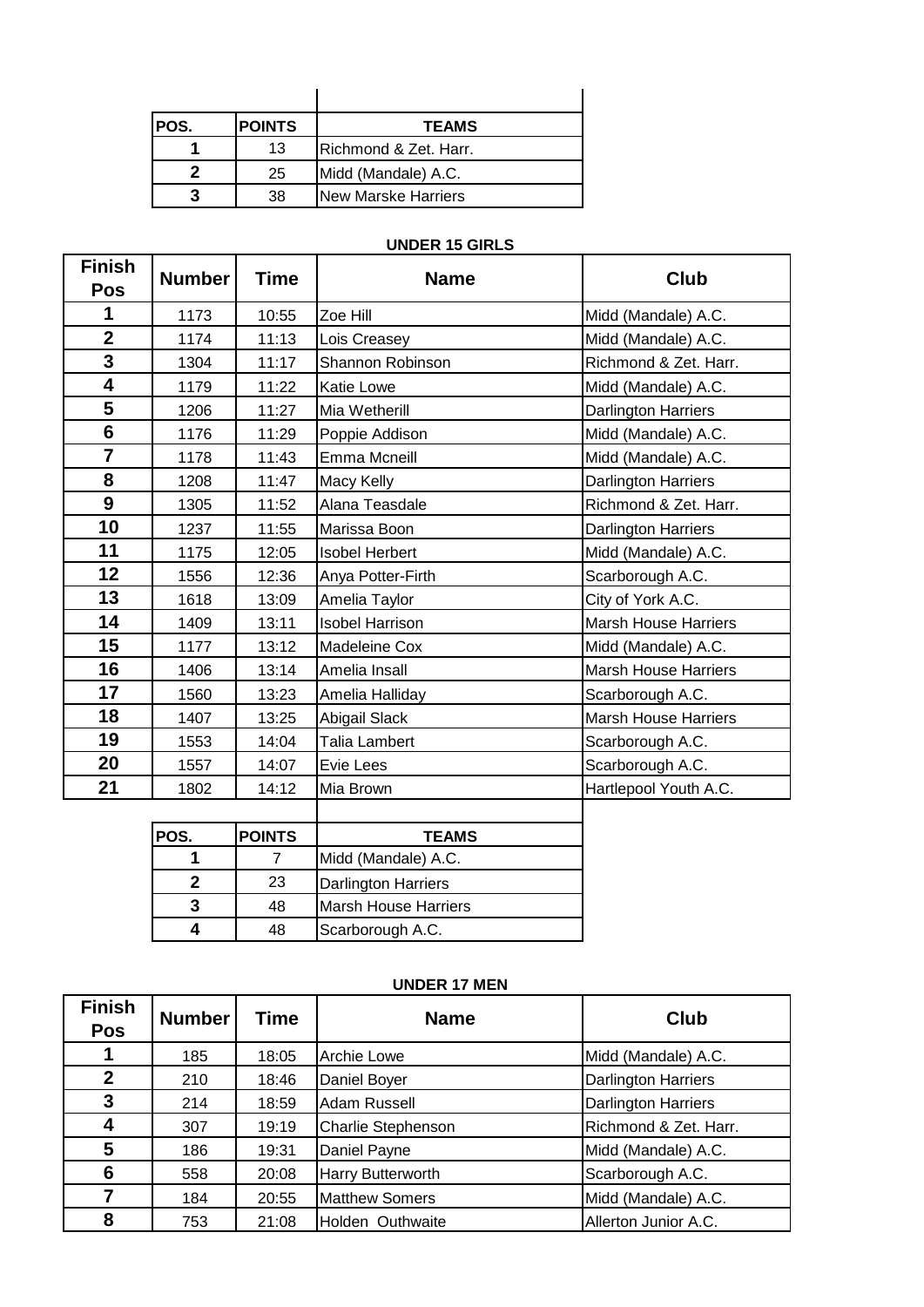| 9  | 212          | 21:14         | Liam Brittle        | <b>Darlington Harriers</b>  |
|----|--------------|---------------|---------------------|-----------------------------|
| 10 | 213          | 22:06         | Harry Wilson        | <b>Darlington Harriers</b>  |
| 11 | 407          | 22:13         | Alan Edwards        | <b>Marsh House Harriers</b> |
| 12 | 474          | 22:17         | Sebastian Pearson   | <b>New Marske Harriers</b>  |
| 13 | 659          | 29:42         | <b>Ellis Murray</b> | Darlington Tri Club         |
|    |              |               |                     |                             |
|    | POS.         | <b>POINTS</b> | <b>TEAMS</b>        |                             |
|    |              | 13            | Midd (Mandale) A.C. |                             |
|    | $\mathbf{2}$ | 14            | Darlington Harriers |                             |

# **SENIOR WOMEN**

| <b>Finish</b><br><b>Pos</b> | <b>Number</b> | <b>Time</b> | <b>Name</b>               | <b>Club</b>                  | Cat.            |
|-----------------------------|---------------|-------------|---------------------------|------------------------------|-----------------|
| 1                           | 1319          | 21:52       | Jo Adams                  | Richmond & Zet. Harr.        | <b>SEN</b>      |
| $\mathbf{2}$                | 1472          | 22:34       | Kay Neesam                | <b>New Marske Harriers</b>   | V <sub>50</sub> |
| $\mathbf{3}$                | 1191          | 23:07       | Laura Havis               | Midd (Mandale) A.C.          | U20             |
| $\overline{\mathbf{4}}$     | 1107          | 23:22       | Helen Scott               | M'bro & Cleve Harriers       | V35             |
| 5                           | 1110          | 23:24       | Hazelle Webster-Costella  | M'bro & Cleve Harriers       | <b>SEN</b>      |
| $6\phantom{1}$              | 1479          | 23:27       | Gemma Harcombe-Moore      | <b>New Marske Harriers</b>   | <b>SEN</b>      |
| $\overline{7}$              | 1336          | 23:37       | Rebecca Simpson           | Richmond & Zet. Harr.        | V40             |
| 8                           | 1978          | 23:42       | Amy Etherington           | Durham City Harriers         | <b>SEN</b>      |
| $\boldsymbol{9}$            | 1637          | 23:44       | <b>Tracey Surtees</b>     | <b>Aycliffe Running Club</b> | <b>SEN</b>      |
| 10                          | 1329          | 23:48       | Donna Riddler             | Richmond & Zet. Harr.        | V40             |
| 11                          | 1412          | 23:55       | Sarah Roe                 | <b>Marsh House Harriers</b>  | <b>SEN</b>      |
| 12                          | 1555          | 24:16       | <b>Hester Butterworth</b> | Scarborough A.C.             | V45             |
| 13                          | 1338          | 24:19       | Stephanie Stephenson      | Richmond & Zet. Harr.        | V45             |
| 14                          | 1239          | 24:27       | Linda Noble               | <b>Darlington Harriers</b>   | V <sub>50</sub> |
| 15                          | 1057          | 24:29       | Sarah Price               | Loftus & Whitby A.C.         | V35             |
| 16                          | 1335          | 24:32       | Nicola Simpson            | Richmond & Zet. Harr.        | V45             |
| 17                          | 1454          | 24:33       | <b>Charlotte Bennett</b>  | New Marske Harriers          | U17             |
| 18                          | 1554          | 24:34       | Nikki Carr Walls          | Scarborough A.C.             | <b>SEN</b>      |
| 19                          | 1714          | 24:34       | <b>Emily Palmer</b>       | Stockton Striders A.C.       | <b>SEN</b>      |
| 20                          | 1342          | 24:37       | Rebecca Smith             | Richmond & Zet. Harr.        | <b>SEN</b>      |
| 21                          | 1302          | 24:50       | <b>Rachel Smith</b>       | Richmond & Zet. Harr.        | U20             |
| 22                          | 1457          | 25:03       | <b>Emily Brown</b>        | <b>New Marske Harriers</b>   | U17             |
| 23                          | 1507          | 25:05       | Jenny Wilkie              | North York Moors A.C.        | V40             |
| 24                          | 1055          | 25:12       | Michaela Welham           | Loftus & Whitby A.C.         | V40             |
| 25                          | 1242          | 25:23       | Amy Pichworth             | Darlington Harriers          | V35             |
| 26                          | 1514          | 25:23       | Patricia Speedie          | North York Moors A.C.        | V45             |
| 27                          | 1227          | 25:32       | Pauline Brown             | Darlington Harriers          | V <sub>55</sub> |
| 28                          | 1977          | 25:40       | Chloe Fairclough          | Birtley A.C.                 | U <sub>17</sub> |
| 29                          | 1641          | 25:46       | Michelle Scott            | Aycliffe Running Club        | <b>SEN</b>      |
| 30                          | 1223          | 25:51       | Sarah Guy                 | Darlington Harriers          | <b>SEN</b>      |
| 31                          | 1240          | 25:54       | Megan Noble               | Darlington Harriers          | U17             |
| 32                          | 1001          | 25:58       | Sharon Stephenson         | H'Pool Burn Road             | V45             |
| 33                          | 1464          | 25:59       | Louise Danby              | <b>New Marske Harriers</b>   | V35             |
| 34                          | 1006          | 26:01       | Janet Wistow              | H'Pool Burn Road             | V40             |
| 35                          | 1626          | 26:07       | Michelle Jane             | <b>Aycliffe Running Club</b> | V35             |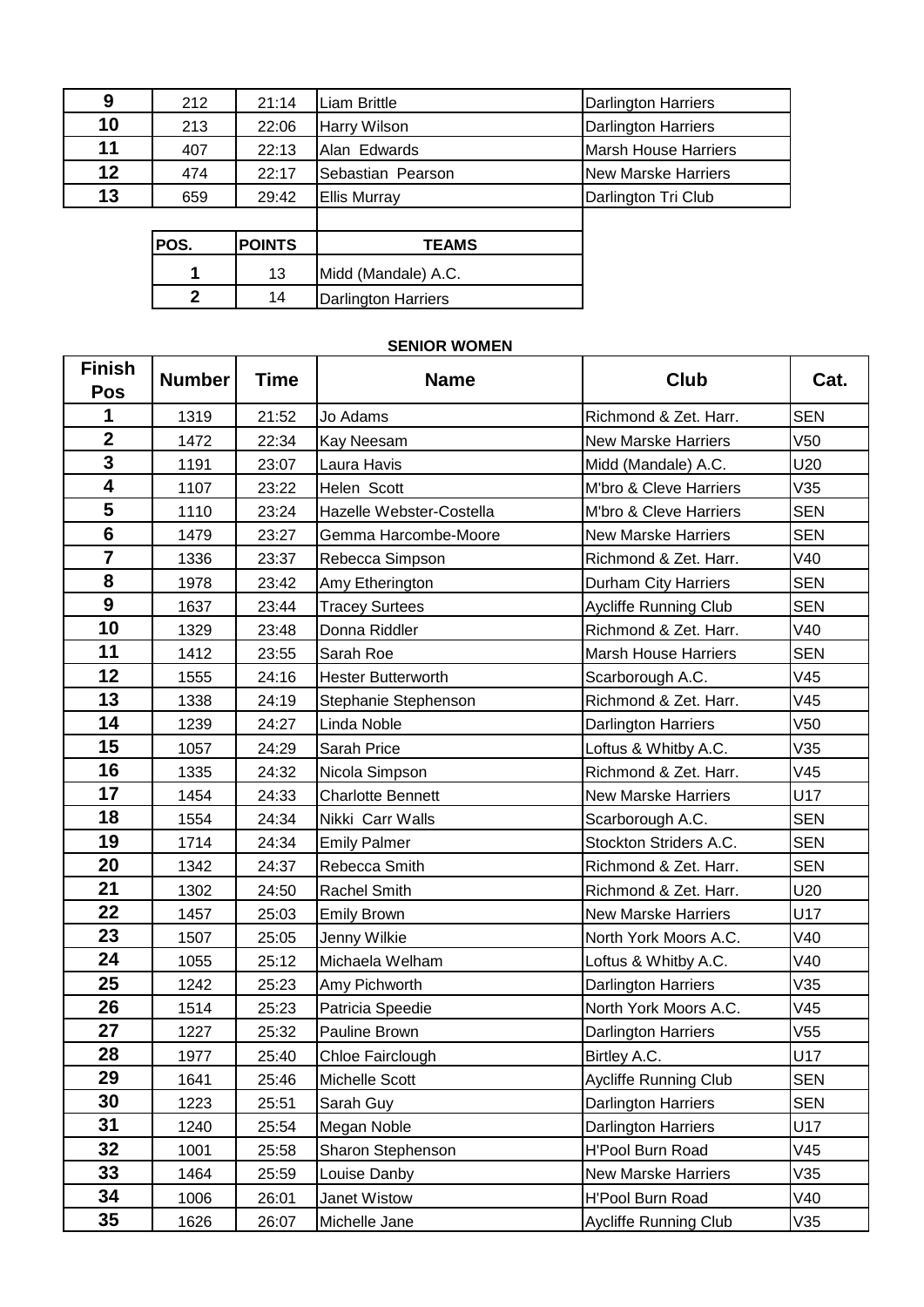| 36 | 1720 | 26:20 | <b>Kay Stokes</b>                         | Stockton Striders A.C.      | V60             |
|----|------|-------|-------------------------------------------|-----------------------------|-----------------|
| 37 | 1506 | 26:30 | Georgina McDonald                         | North York Moors A.C.       | <b>SEN</b>      |
| 38 | 1330 | 26:32 | <b>Elly Robertson</b>                     | Richmond & Zet. Harr.       | <b>SEN</b>      |
| 39 | 1052 | 26:39 | Kyah Hall                                 | Loftus & Whitby A.C.        | <b>SEN</b>      |
| 40 | 1411 | 26:48 | Laura Edwards                             | <b>Marsh House Harriers</b> | U20             |
| 41 | 1707 | 26:55 | Nicola Darragh                            | Stockton Striders A.C.      | V35             |
| 42 | 1051 | 27:33 | Susan Dick                                | Loftus & Whitby A.C.        | V40             |
| 43 | 1063 | 27:37 | Sara Himsworth                            | Loftus & Whitby A.C.        | V35             |
| 44 | 1002 | 27:38 | Amy Atkins                                | H'Pool Burn Road            |                 |
| 45 | 1341 | 27:41 | <b>Elaine Watters</b>                     | Richmond & Zet. Harr.       | V45             |
| 46 | 1455 | 27:43 | Lisa Bennett                              | <b>New Marske Harriers</b>  | V45             |
| 47 | 1719 | 27:45 | Tara Oxley                                | Stockton Striders A.C.      | V40             |
| 48 | 1513 | 27:47 | Victoria Wright                           | North York Moors A.C.       | V45             |
| 49 | 1236 | 27:52 | Amelia Grayson                            | Darlington Harriers         | U17             |
| 50 | 1008 | 27:57 | <b>Vicky Fawcett</b>                      | H'Pool Burn Road            | V <sub>50</sub> |
| 51 | 1105 | 28:13 | Janet Stainsby                            | M'bro & Cleve Harriers      | V <sub>50</sub> |
| 52 | 1332 | 28:17 | Pauline Whittaker                         | Richmond & Zet. Harr.       | V <sub>50</sub> |
| 53 | 1416 | 28:23 | Joanna Love                               | <b>Marsh House Harriers</b> | <b>SEN</b>      |
| 54 | 1067 | 28:34 | Jacqui Leng                               | Loftus & Whitby A.C.        | V <sub>50</sub> |
| 55 | 1503 | 28:49 | AnneMarie Wilson<br>North York Moors A.C. |                             | V40             |
| 56 | 1676 | 29:02 | Debbie Warren                             | Redcar Running Club         | V <sub>55</sub> |
| 57 | 1811 | 29:08 | Kim Temple                                | Hartlepool Youth A.C.       | V45             |
| 58 | 1226 | 29:08 | Janice Foster                             | Darlington Harriers         | V45             |
| 59 | 1062 | 29:10 | Carol Palin                               | Loftus & Whitby A.C.        | V40             |
| 60 | 1508 | 29:13 | Julie McNicholas                          | North York Moors A.C.       | V <sub>55</sub> |
| 61 | 1515 | 29:20 | Paige McLeod                              | North York Moors A.C.       | U20             |
| 62 | 1631 | 29:28 | Susan Milburn                             | Aycliffe Running Club       | V60             |
| 63 | 1234 | 29:42 | Diane Jones                               | <b>Darlington Harriers</b>  | V <sub>50</sub> |
| 64 | 1682 | 29:45 | <b>Tracey Atkinson</b>                    | <b>Redcar Running Club</b>  | V <sub>55</sub> |
| 65 | 1231 | 29:54 | <b>Lesley Miller</b>                      | Darlington Harriers         | V <sub>50</sub> |
| 66 | 1502 | 30:06 | Anne Robson                               | North York Moors A.C.       | V60             |
| 67 | 1111 | 30:08 | Pamela Birch                              | M'bro & Cleve Harriers      | V <sub>55</sub> |
| 68 | 1005 | 30:17 | <b>Claire Minton</b>                      | H'Pool Burn Road            | V40             |
| 69 | 1103 | 30:21 | <b>Claire Murphy</b>                      | M'bro & Cleve Harriers      | V35             |
| 70 | 1711 | 30:25 | Elizabeth Jordan                          | Stockton Striders A.C.      | V60             |
| 71 | 1413 | 30:31 | Fiona Roe                                 | <b>Marsh House Harriers</b> | <b>SEN</b>      |
| 72 | 1238 | 30:35 | Georgette Reid                            | Darlington Harriers         | <b>SEN</b>      |
| 73 | 1685 | 30:36 | Lisa Rutter                               | <b>Redcar Running Club</b>  | V40             |
| 74 | 1263 | 30:37 | Jill Libby                                | Thirsk & Sowerby Harr.      | V60             |
| 75 | 1702 | 30:37 | Julia Ansbro                              | Stockton Striders A.C.      | V40             |
| 76 | 1054 | 30:38 | Abigail Thompson                          | Loftus & Whitby A.C.        | U20             |
| 77 | 1066 | 30:40 | Pillipa Hambley                           | Loftus & Whitby A.C.        | V40             |
| 78 | 1359 | 30:54 | Karen Garfield                            | <b>Quakers Running Club</b> | V <sub>50</sub> |
| 79 | 1501 | 30:55 | Angela Ackerley                           | North York Moors A.C.       | V45             |
| 80 | 1686 | 30:59 | Donna Blackwell                           | <b>Redcar Running Club</b>  | V35             |
| 81 | 1010 | 31:04 | Jan Naisbitt                              | H'Pool Burn Road            | V50             |
| 82 | 1718 | 31:07 | Jane Webb                                 | Stockton Striders A.C.      | V45             |
| 83 | 1415 | 31:07 | Rebecca Wright                            | <b>Marsh House Harriers</b> | V35             |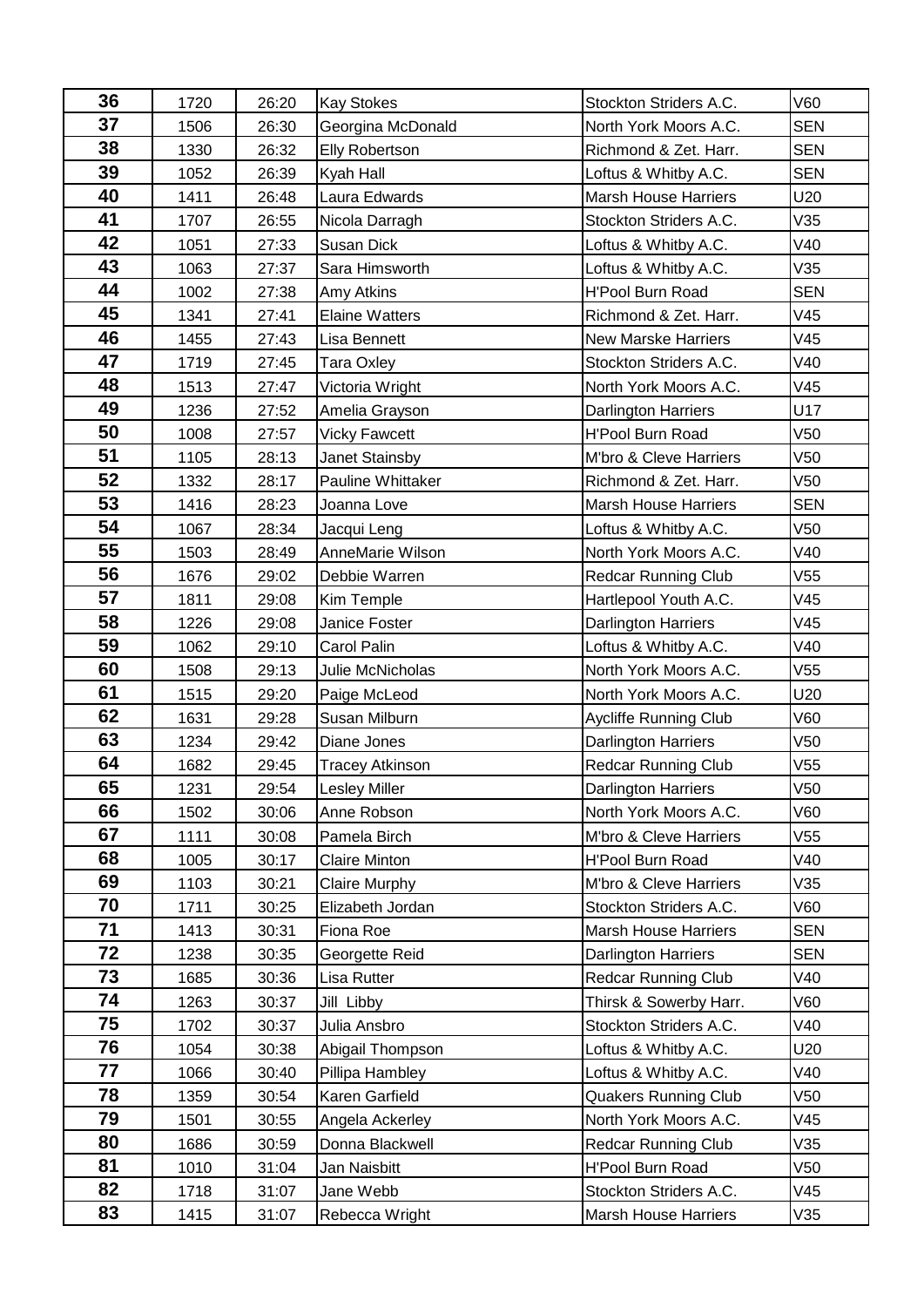| 84  | 1414         | 31:08         | <b>Sally Dack</b>                               | <b>Marsh House Harriers</b>  | V <sub>55</sub> |
|-----|--------------|---------------|-------------------------------------------------|------------------------------|-----------------|
| 85  | 1765         | 31:17         | Penny Outhwaite                                 | Allerton Junior A.C.         | V45             |
| 86  | 1705         | 31:21         | Suzanne Brodie                                  | Stockton Striders A.C.       | V35             |
| 87  | 1007         | 31:31         | Vanessa Cox                                     | <b>H'Pool Burn Road</b>      | V50             |
| 88  | 1487         | 31:34         | Amanda Waller                                   | <b>New Marske Harriers</b>   | V <sub>55</sub> |
| 89  | 1323         | 31:41         | Nicki Buckett                                   | Richmond & Zet. Harr.        | V45             |
| 90  | 1683         | 31:44         | <b>Helen Ainsley</b>                            | <b>Redcar Running Club</b>   | V45             |
| 91  | 1646         | 31:52         | Michaela Kerr                                   | <b>Aycliffe Running Club</b> | <b>SEN</b>      |
| 92  | 1112         | 32:06         | Sue Kershaw                                     | M'bro & Cleve Harriers       | V50             |
| 93  | 1647         | 32:11         | Kelly Dickinson                                 | <b>Aycliffe Running Club</b> | <b>SEN</b>      |
| 94  | 1640         | 32:15         | <b>Beverley Phillippo</b>                       | <b>Aycliffe Running Club</b> | V50             |
| 95  | 1559         | 32:15         | Zoe Ruston                                      | Scarborough A.C.             | V35             |
| 96  | 1371         | 32:20         | Claire Norman                                   | <b>Quakers Running Club</b>  | V45             |
| 97  | 1003         | 32:23         | <b>Cary Surtees</b>                             | <b>H'Pool Burn Road</b>      | V <sub>55</sub> |
| 98  | 1253         | 32:31         | Alison Butcher                                  | Thirsk & Sowerby Harr.       | V50             |
| 99  | 1717         | 32:47         | Zoe Walls                                       | Stockton Striders A.C.       | V45             |
| 100 | 1369         | 33:18         | <b>Tracy Plaskitt</b>                           | <b>Quakers Running Club</b>  | V45             |
| 101 | 1636         | 33:25         | Melanie Rowland                                 | Aycliffe Running Club        | V50             |
| 102 | 1064         | 33:47         | <b>Roz Halsall</b>                              | Loftus & Whitby A.C.         | V45             |
| 103 | 1108         | 34:08         | Christine Richardson                            | M'bro & Cleve Harriers       | V65             |
| 104 | 1632         | 34:14         | Anne Kellett                                    | Aycliffe Running Club        | V60             |
| 105 | 1065         | 34:15         | Emma Jackson                                    | Loftus & Whitby A.C.         | V40             |
| 106 | 1275         | 34:24         | Gemma Cropper                                   | Thirsk & Sowerby Harr.       | <b>SEN</b>      |
| 107 | 1492         | 34:32         | <b>New Marske Harriers</b><br>Amanda Robinson   |                              | V50             |
| 108 | 1351         | 34:38         | <b>Susan New</b><br><b>Quakers Running Club</b> |                              | V <sub>50</sub> |
| 109 | 1628         | 36:06         | Jane Burnside                                   | Aycliffe Running Club        | V60             |
| 110 | 1009         | 36:09         | Julie McGrath                                   | H'Pool Burn Road             | V <sub>55</sub> |
| 111 | 1486         | 38:16         | Helen Tyreman                                   | <b>New Marske Harriers</b>   | V <sub>55</sub> |
| 112 | 1633         | 38:20         | Susan Clark                                     | Aycliffe Running Club        | V60             |
| 113 | 1355         | 38:45         | Lisa Reeve                                      | <b>Quakers Running Club</b>  | V35             |
| 114 | 1684         | 38:56         | Gemma Walker                                    | <b>Redcar Running Club</b>   | <b>SEN</b>      |
| 115 | 1680         | 38:57         | Emma Foster                                     | <b>Redcar Running Club</b>   | V40             |
| 116 | 1372         | 39:04         | Ashleigh Atkinson                               | <b>Quakers Running Club</b>  | <b>SEN</b>      |
| 117 | 1269         | 39:50         | Margaret Wikeley                                | Thirsk & Sowerby Harr.       | V70             |
| 118 | 1374         | 41:44         | Kay Bell                                        | <b>Quakers Running Club</b>  | V50             |
| 119 | 1377         | 41:47         | Rachel Grayson                                  | <b>Quakers Running Club</b>  | V45             |
| 120 | 1635         | 43:29         | Jan McLuckie                                    | <b>Aycliffe Running Club</b> | V60             |
| 121 | 1708         | 44:50         | Amy Gallilee                                    | Stockton Striders A.C.       | <b>SEN</b>      |
| 122 | 1241         | 44:57         | Rose Rutherford                                 | <b>Darlington Harriers</b>   | V65             |
| 123 | 1274         | 49:35         | Marian Codling                                  | Thirsk & Sowerby Harr.       | V75             |
|     |              |               |                                                 |                              |                 |
|     | POS.         | <b>POINTS</b> | <b>TEAMS</b>                                    |                              |                 |
|     | 1            | 31            | Richmond & Zet. Harr.                           |                              |                 |
|     | $\mathbf{2}$ | 47            | <b>New Marske Harriers</b>                      |                              |                 |
|     | $\mathbf 3$  | 96            | Darlington Harriers                             |                              |                 |
|     | 4            | 120           | Loftus & Whitby A.C.                            |                              |                 |

 127 M'bro & Cleve Harriers 134 North York Moors A.C.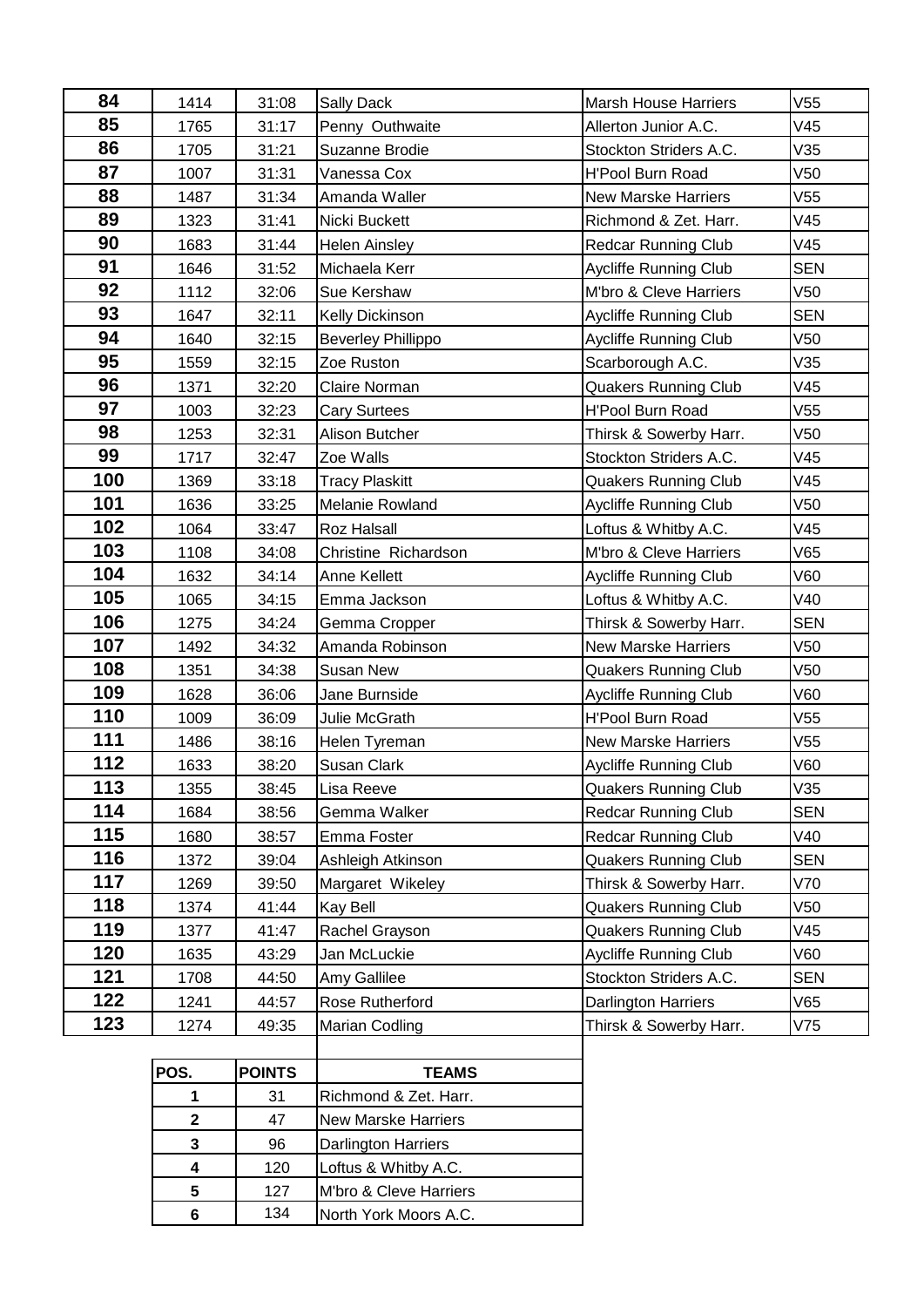|    | 135 | Aycliffe Running Club      |
|----|-----|----------------------------|
| 8  | 143 | Stockton Striders A.C.     |
| 9  | 160 | H'Pool Burn Road           |
| 10 | 175 | Marsh House Harriers       |
| 11 | 273 | <b>Redcar Running Club</b> |
| 12 | 382 | Quakers Running Club       |
| 13 | 395 | Thirsk & Sowerby Harr.     |

## **SENIOR MEN**

| <b>Finish</b><br><b>Pos</b> | <b>Number</b>    | <b>Time</b> | <b>Name</b>            | <b>Club</b>                  | Cat.            |
|-----------------------------|------------------|-------------|------------------------|------------------------------|-----------------|
| 1                           | 193              | 33:38       | Josh Cowperthwaite     | Midd (Mandale) A.C.          | U20             |
| $\mathbf{2}$                | 471              | 33:59       | Dean Newton            | New Marske Harriers          | <b>SEN</b>      |
| $\overline{\mathbf{3}}$     | 489              | 34:34       | <b>Andrew Wiles</b>    | <b>New Marske Harriers</b>   | <b>SEN</b>      |
| 4                           | 118              | 34:54       | Greg Jayasuriya        | M'bro & Cleve Harriers       | <b>SEN</b>      |
| 5                           | 242              | 36:50       | Drew Inglis            | Darlington Harriers          | <b>SEN</b>      |
| $6\phantom{1}$              | 4                | 36:58       | Simon Bennett          | <b>H'Pool Burn Road</b>      | <b>SEN</b>      |
| $\overline{7}$              | 304              | 37:13       | Jake Stephenson        | Richmond & Zet. Harr.        | U20             |
| 8                           | 222              | 37:20       | Paul Allan             | Darlington Harriers          | <b>SEN</b>      |
| $\overline{9}$              | 66               | 37:31       | James Wilson           | Loftus & Whitby A.C.         | <b>SEN</b>      |
| 10                          | 977              | 37:39       | Lee James Dover        | <b>Houghton Harriers</b>     | <b>SEN</b>      |
| 11                          | 126              | 37:54       | <b>Chris Rumsey</b>    | M'bro & Cleve Harriers       | <b>SEN</b>      |
| 12                          | 302              | 38:10       | <b>Matthew Lambert</b> | Richmond & Zet. Harr.        | U20             |
| 13                          | 228              | 38:31       | <b>Wesley Tarn</b>     | Darlington Harriers          | V40             |
| 14                          | 127              | 38:35       | James Wilkinson        | M'bro & Cleve Harriers       | <b>SEN</b>      |
| 15                          | $\boldsymbol{9}$ | 38:45       | Steven Walker          | H'Pool Burn Road             | <b>SEN</b>      |
| 16                          | 414              | 38:48       | Andy Love              | <b>Marsh House Harriers</b>  | <b>SEN</b>      |
| 17                          | 639              | 38:54       | John Surtees           | <b>Aycliffe Running Club</b> | <b>SEN</b>      |
| 18                          | 13               | 38:58       | <b>Gary Grounds</b>    | <b>H'Pool Burn Road</b>      | V45             |
| 19                          | $\overline{2}$   | 39:06       | Paul Wilson            | <b>H'Pool Burn Road</b>      | V40             |
| 20                          | 353              | 39:11       | <b>Marc Ellis</b>      | <b>Quakers Running Club</b>  | V45             |
| 21                          | 131              | 39:15       | <b>Greame Edwards</b>  | M'bro & Cleve Harriers       | <b>SEN</b>      |
| 22                          | 224              | 39:29       | Colin Taylor           | Darlington Harriers          | V40             |
| 23                          | 418              | 39:33       | Darren Smith           | <b>Marsh House Harriers</b>  | <b>SEN</b>      |
| 24                          | 506              | 39:49       | David Watkins          | North York Moors A.C.        | V50             |
| 25                          | 194              | 40:02       | Ben Palmer             | Midd (Mandale) A.C.          | U20             |
| 26                          | 705              | 40:04       | Jason Cutler           | Stockton Striders A.C.       | V40             |
| 27                          | 338              | 40:06       | <b>Mark Forrest</b>    | Richmond & Zet. Harr.        | V <sub>50</sub> |
| 28                          | 342              | 40:18       | Ken Harker             | Richmond & Zet. Harr.        | V45             |
| 29                          | 417              | 40:25       | Andy Hardy             | <b>Marsh House Harriers</b>  | V <sub>50</sub> |
| 30                          | 365              | 40:29       | David Jones            | <b>Quakers Running Club</b>  | V45             |
| 31                          | 720              | 40:30       | Jonathon Archer        | Stockton Striders A.C.       | V40             |
| 32                          | 408              | 40:32       | Stephen Roe            | <b>Marsh House Harriers</b>  | <b>SEN</b>      |
| 33                          | 247              | 40:33       | Simon Rogers           | <b>Darlington Harriers</b>   | V45             |
| 34                          | 105              | 40:36       | Keith Bindoff          | M'bro & Cleve Harriers       | V40             |
| 35                          | 517              | 40:39       | <b>Richard Atkins</b>  | North York Moors A.C.        | <b>SEN</b>      |
| 36                          | 513              | 40:55       | Paul McGough           | North York Moors A.C.        | V45             |
| 37                          | 109              | 41:01       | Paul Chow              | M'bro & Cleve Harriers       | V45             |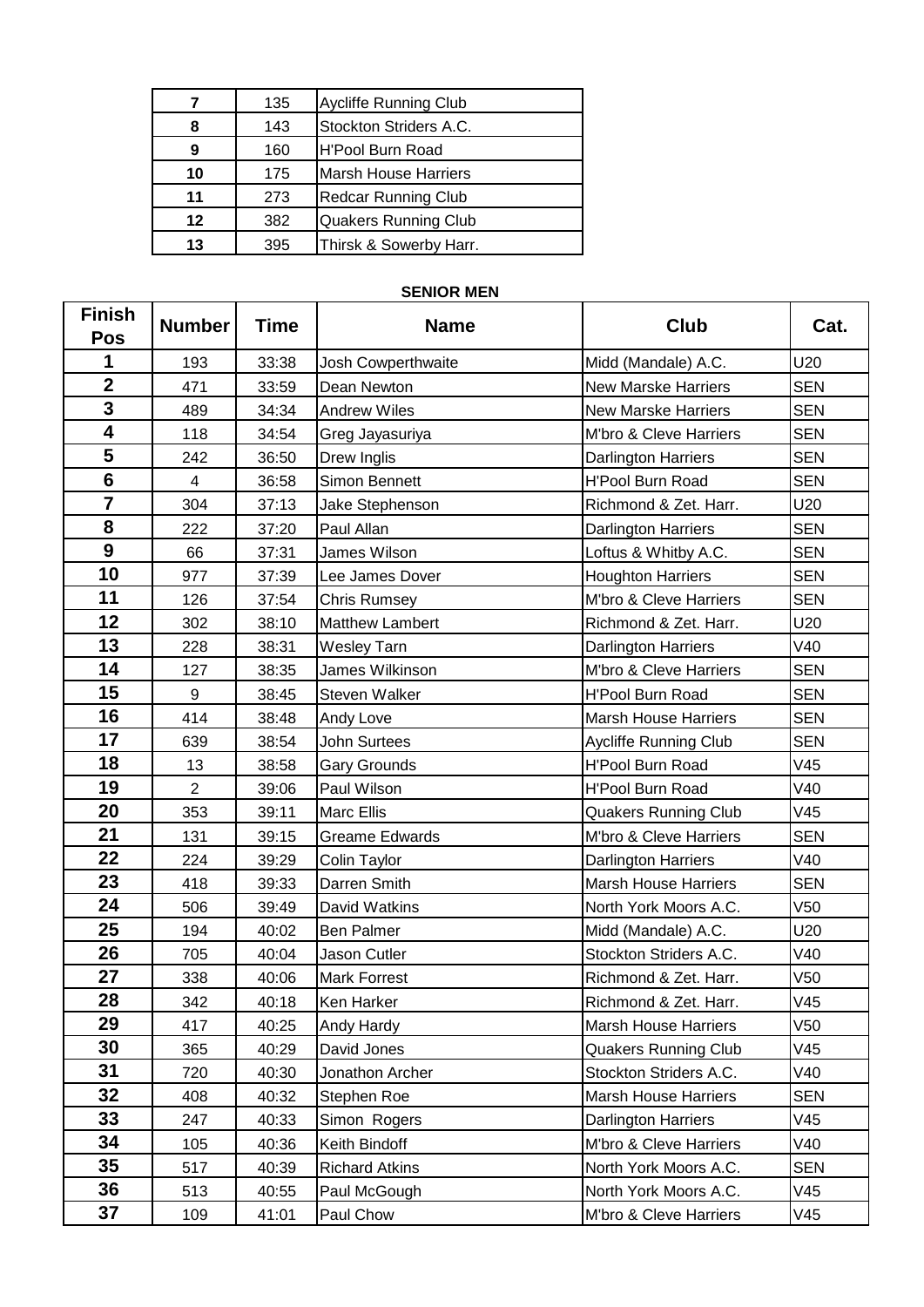| 38 | 218            | 41:04 | Tom Leighton           | <b>Darlington Harriers</b>   | <b>SEN</b>      |
|----|----------------|-------|------------------------|------------------------------|-----------------|
| 39 | 124            | 41:05 | Adam Poole             | M'bro & Cleve Harriers       | V40             |
| 40 | 349            | 41:09 | Steve Middleton        | Richmond & Zet. Harr.        | V40             |
| 41 | 412            | 41:11 | <b>Chris Jefferies</b> | <b>Marsh House Harriers</b>  | V45             |
| 42 | 514            | 41:16 | Paul Thwaites          | North York Moors A.C.        | V50             |
| 43 | 716            | 41:20 | Tom Day                | Stockton Striders A.C.       | <b>SEN</b>      |
| 44 | 119            | 41:40 | Aaron Keys             | M'bro & Cleve Harriers       | <b>SEN</b>      |
| 45 | 22             | 41:54 | <b>Andrew Minister</b> | H'Pool Burn Road             | V40             |
| 46 | 19             | 42:01 | <b>Jack Hutton</b>     | H'Pool Burn Road             | <b>SEN</b>      |
| 47 | 856            | 42:03 | Julian Simpson         | Richmond & Zet. Harr.        | V40             |
| 48 | 454            | 42:14 | <b>Simon Clements</b>  | <b>New Marske Harriers</b>   | V40             |
| 49 | 102            | 42:22 | Gordon Baird           | M'bro & Cleve Harriers       | V55             |
| 50 | 524            | 42:37 | Doug Howarth           | North York Moors A.C.        | V55             |
| 51 | 851            | 42:41 | Leon Reeve             | Richmond & Zet. Harr.        | V40             |
| 52 | 527            | 43:08 | <b>Matthew Carling</b> | North York Moors A.C.        | <b>SEN</b>      |
| 53 | 835            | 43:13 | Joshua Mawer           | <b>Darlington Harriers</b>   | U20             |
| 54 | 117            | 43:16 | Mark Jackson           | M'bro & Cleve Harriers       | <b>SEN</b>      |
| 55 | 523            | 43:20 | <b>Craig Stokes</b>    | North York Moors A.C.        | V45             |
| 56 | 379            | 43:20 | Neil Gooding           | <b>Quakers Running Club</b>  | V40             |
| 57 | 113            | 43:24 | Paul Garrens           | M'bro & Cleve Harriers       | V45             |
| 58 | 696            | 43:26 | <b>Richard Veitch</b>  | <b>Redcar Running Club</b>   | V45             |
| 59 | 277            | 43:28 | Stephan Tomaszewski    | Thirsk & Sowerby Harr.       | V <sub>55</sub> |
| 60 | 232            | 43:35 | Kevin Wilson           | Darlington Harriers          | V45             |
| 61 | 130            | 43:37 | Danny McGowan          | M'bro & Cleve Harriers       | <b>SEN</b>      |
| 62 | $\overline{7}$ | 43:38 | <b>Karl Edwards</b>    | <b>H'Pool Burn Road</b>      | <b>V60</b>      |
| 63 | 646            | 43:39 | Andrew Sedgewick       | <b>Aycliffe Running Club</b> | V45             |
| 64 | 718            | 43:40 | David Fender           | Stockton Striders A.C.       | <b>SEN</b>      |
| 65 | 709            | 43:41 | Paul Johnson           | Stockton Striders A.C.       | V45             |
| 66 | 695            | 43:45 | Simon Welch            | <b>Redcar Running Club</b>   | V40             |
| 67 | 660            | 43:47 | Glen Christie          | Darlington Tri Club          | V40             |
| 68 | 68             | 43:48 | Craig Ormerod          | Loftus & Whitby A.C.         | <b>SEN</b>      |
| 69 | 69             | 44:04 | <b>Andrew Marshall</b> | Loftus & Whitby A.C.         | V <sub>50</sub> |
| 70 | 522            | 44:11 | <b>Brian Laverick</b>  | North York Moors A.C.        | V <sub>55</sub> |
| 71 | 53             | 44:12 | Thomas Herbert         | Loftus & Whitby A.C.         | V40             |
| 72 | 503            | 44:14 | Darren Clements        | North York Moors A.C.        | <b>SEN</b>      |
| 73 | 59             | 44:21 | <b>Michael Garbutt</b> | Loftus & Whitby A.C.         | <b>SEN</b>      |
| 74 | 240            | 44:23 | David McKenna          | <b>Darlington Harriers</b>   | V50             |
| 75 | 656            | 44:25 | Keith Murray           | Darlington Tri Club          | V40             |
| 76 | 776            | 44:26 | Colin Fletcher         | Easingwold R. Club           | <b>V60</b>      |
| 77 | 216            | 44:28 | <b>Philip Teece</b>    | Darlington Harriers          | V55             |
| 78 | 233            | 44:31 | David Tomlinson        | Darlington Harriers          | V45             |
| 79 | 261            | 44:33 | Mick Cropper           | Thirsk & Sowerby Harr.       | V40             |
| 80 | 111            | 44:35 | Martin Vasey           | M'bro & Cleve Harriers       | V40             |
| 81 | 631            | 44:48 | Richard Holland        | Aycliffe Running Club        | V40             |
| 82 | 836            | 45:07 | John Dunne             | Darlington Harriers          | V45             |
| 83 | 409            | 45:16 | Darren Ansbro          | <b>Marsh House Harriers</b>  | V40             |
| 84 | 60             | 45:19 | Graham Palmer          | Loftus & Whitby A.C.         | V55             |
| 85 | 651            | 45:22 | Ben Jones              | Darlington Tri Club          | V45             |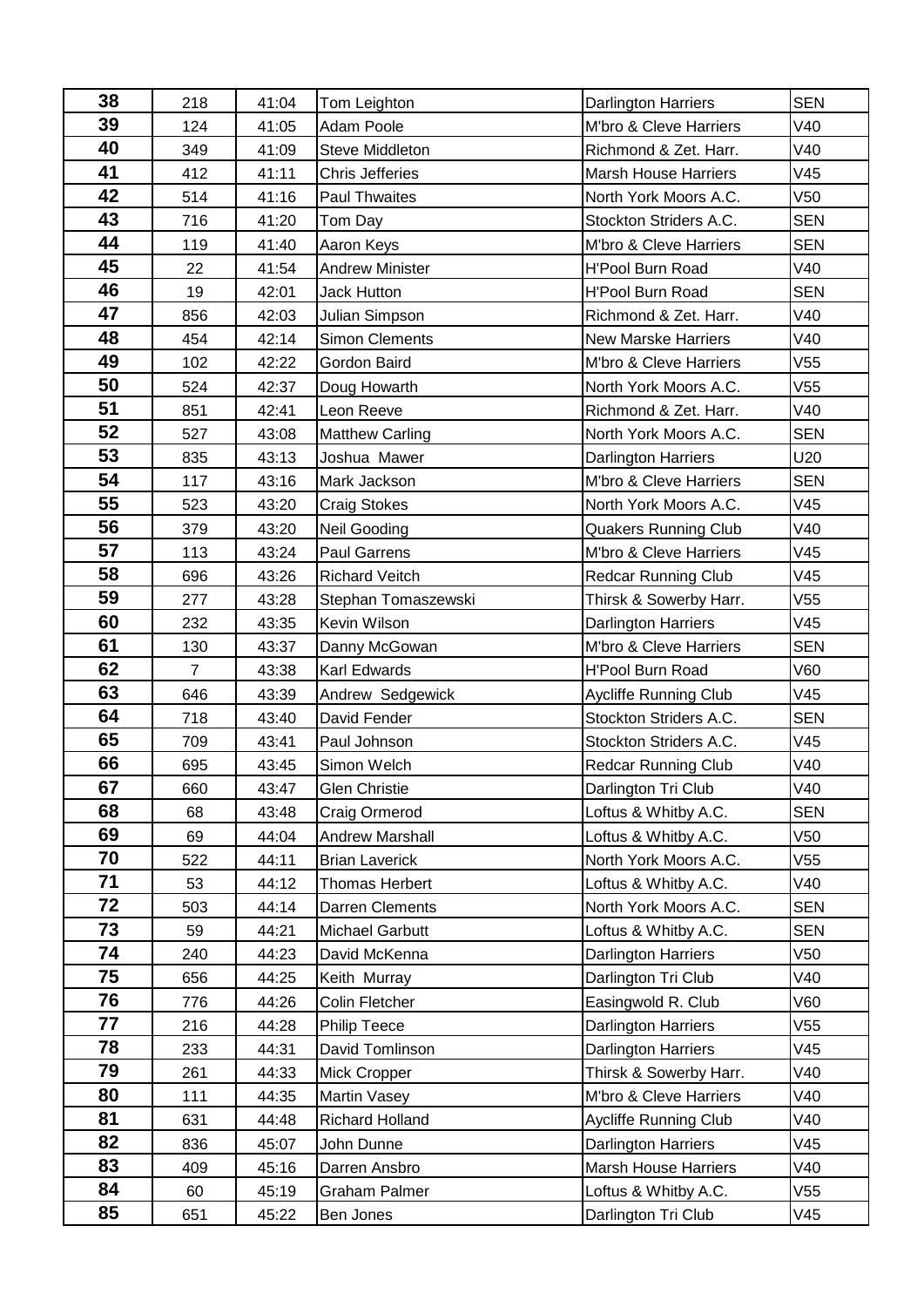| 86  | 719 | 45:23 | Scott Henderson           | Stockton Striders A.C.      | <b>SEN</b>      |
|-----|-----|-------|---------------------------|-----------------------------|-----------------|
| 87  | 368 | 45:25 | Rob Dent                  | <b>Quakers Running Club</b> | <b>SEN</b>      |
| 88  | 114 | 45:26 | <b>Mark Geldard</b>       | M'bro & Cleve Harriers      | V40             |
| 89  | 979 | 45:29 | David Gribben             | <b>Houghton Harriers</b>    | V55             |
| 90  | 331 | 45:30 | Paul Bowman               | Richmond & Zet. Harr.       | V <sub>55</sub> |
| 91  | 25  | 45:36 | <b>Steven Morrison</b>    | H'Pool Burn Road            | <b>SEN</b>      |
| 92  | 8   | 45:52 | lan Cook                  | <b>H'Pool Burn Road</b>     | <b>V60</b>      |
| 93  | 410 | 46:05 | Mike Quinn                | <b>Marsh House Harriers</b> | V40             |
| 94  | 413 | 46:12 | Callum Dack               | <b>Marsh House Harriers</b> |                 |
| 95  | 684 | 46:16 | <b>Mark Taylor</b>        | <b>Redcar Running Club</b>  | <b>SEN</b>      |
| 96  | 714 | 46:17 | <b>Christian Oxley</b>    | Stockton Striders A.C.      | V40             |
| 97  | 104 | 46:25 | Nigel Barnbrook           | M'bro & Cleve Harriers      | V55             |
| 98  | 129 | 46:33 | Steven Small              | M'bro & Cleve Harriers      | V45             |
| 99  | 520 | 46:37 | Richard Keenlyside        | North York Moors A.C.       | V45             |
| 100 | 411 | 46:39 | Calvin Nicholson          | <b>Marsh House Harriers</b> | V45             |
| 101 | 694 | 46:51 | <b>Christopher Whiles</b> | <b>Redcar Running Club</b>  | <b>SEN</b>      |
| 102 | 654 | 46:55 | Alan Mackay               | Darlington Tri Club         | V45             |
| 103 | 115 | 46:56 | <b>Michael Good</b>       | M'bro & Cleve Harriers      | V <sub>50</sub> |
| 104 | 683 | 46:57 | James Newton              | <b>Redcar Running Club</b>  | <b>SEN</b>      |
| 105 | 415 | 46:59 | <b>Michael Scott</b>      | <b>Marsh House Harriers</b> | U20             |
| 106 | 65  | 47:07 | Jonno Urban               | Loftus & Whitby A.C.        | <b>SEN</b>      |
| 107 | 978 | 47:11 | Shaun McGrath             | <b>Houghton Harriers</b>    | V <sub>50</sub> |
| 108 | 860 | 47:40 | <b>Christopher Soley</b>  | Richmond & Zet. Harr.       | V40             |
| 109 | 519 | 47:49 | Simon Harper              | North York Moors A.C.       | V <sub>50</sub> |
| 110 | 11  | 48:37 | David Wallace             | H'Pool Burn Road            | V60             |
| 111 | 857 | 48:46 | Paul Simpson              | Richmond & Zet. Harr.       | V45             |
| 112 | 122 | 48:54 | Jason McGouran            | M'bro & Cleve Harriers      | <b>SEN</b>      |
| 113 | 690 | 48:59 | Peter Gamble              | <b>Redcar Running Club</b>  | V65             |
| 114 | 419 | 49:10 | Ryan Brockbank            | <b>Marsh House Harriers</b> | U20             |
| 115 | 853 | 49:11 | Simon Withers             | Richmond & Zet. Harr.       | V <sub>50</sub> |
| 116 | 380 | 49:42 | Rob Gilham                | <b>Quakers Running Club</b> | V <sub>50</sub> |
| 117 | 834 | 49:45 | Shaun Falconer            | Darlington Harriers         | <b>SEN</b>      |
| 118 | 416 | 49:49 | <b>Mark Scott</b>         | <b>Marsh House Harriers</b> | V40             |
| 119 | 26  | 49:56 | Keith Galbraith           | H'Pool Burn Road            | V55             |
| 120 | 252 | 50:13 | Andy Butcher              | Thirsk & Sowerby Harr.      | V50             |
| 121 | 138 | 50:19 | Paul Birch                | M'bro & Cleve Harriers      | V55             |
| 122 | 641 | 50:22 | Martyn Knox               | Aycliffe Running Club       | <b>SEN</b>      |
| 123 | 525 | 50:24 | Mark Brown                | North York Moors A.C.       | V45             |
| 124 | 64  | 50:31 | Chris Dugdale             | Loftus & Whitby A.C.        | V40             |
| 125 | 642 | 50:34 | John Burnside             | Aycliffe Running Club       | V60             |
| 126 | 351 | 50:44 | Graham Park               | <b>Quakers Running Club</b> | V55             |
| 127 | 378 | 50:47 | Simon Rek                 | <b>Quakers Running Club</b> | V50             |
| 128 | 234 | 50:56 | Michael Cooper            | Darlington Harriers         | <b>SEN</b>      |
| 129 | 67  | 51:06 | <b>Wayne Britton</b>      | Loftus & Whitby A.C.        | V45             |
| 130 | 677 | 51:07 | Shaun Flewker-Barker      | <b>Redcar Running Club</b>  | <b>SEN</b>      |
| 131 | 688 | 51:11 | Paul Noble                | <b>Redcar Running Club</b>  | V <sub>55</sub> |
| 132 | 648 | 51:14 | Ryan Pearson              | Aycliffe Running Club       | <b>SEN</b>      |
| 133 | 833 | 51:25 | <b>Barry Foster</b>       | Darlington Harriers         | <b>SEN</b>      |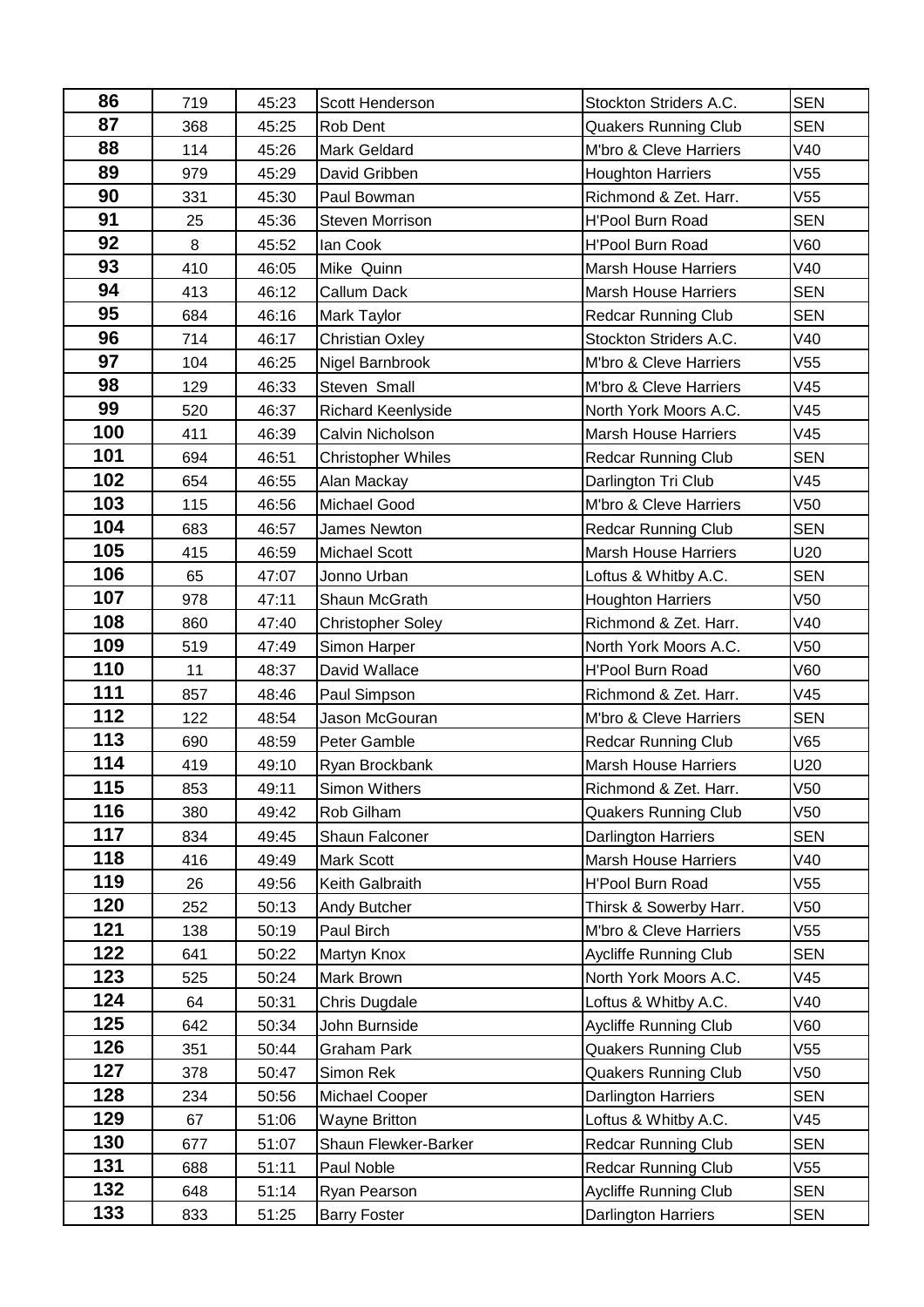| 134 | 23  | 51:28    | <b>Richard Hambly</b>  | <b>H'Pool Burn Road</b>      | V <sub>50</sub> |
|-----|-----|----------|------------------------|------------------------------|-----------------|
| 135 | 6   | 51:32    | Nigel Shaw             | <b>H'Pool Burn Road</b>      | V <sub>55</sub> |
| 136 | 16  | 51:47    | <b>Graeme Surtess</b>  | <b>H'Pool Burn Road</b>      | V55             |
| 137 | 10  | 51:58    | Shaun Sant             | <b>H'Pool Burn Road</b>      | V40             |
| 138 | 687 | 52:19    | Christopher Watson     | <b>Redcar Running Club</b>   | <b>SEN</b>      |
| 139 | 137 | 52:24    | Daniel Short           | M'bro & Cleve Harriers       | <b>SEN</b>      |
| 140 | 505 | 53:30    | David Robinson         | North York Moors A.C.        | V <sub>50</sub> |
| 141 | 697 | 54:16    | <b>Raymond Foulkes</b> | <b>Redcar Running Club</b>   | V <sub>55</sub> |
| 142 | 55  | 54:32    | James O'Brien          | Loftus & Whitby A.C.         | V <sub>55</sub> |
| 143 | 352 | 55:11    | David Ledgerwood       | <b>Quakers Running Club</b>  | V45             |
| 144 | 1   | 55:31    | Peter Johnson          | <b>H'Pool Burn Road</b>      | V60             |
| 145 | 678 | 56:08    | Paul Munster           | <b>Redcar Running Club</b>   | V60             |
| 146 | 640 | 56:45    | John Richardson        | Aycliffe Running Club        | <b>SEN</b>      |
| 147 | 227 | 57:30    | <b>Tony Roberts</b>    | Darlington Harriers          | V50             |
| 148 | 364 | 58:26    | <b>Brian Cowton</b>    | <b>Quakers Running Club</b>  | V60             |
| 149 | 635 | 58:49    | Alan Kellett           | <b>Aycliffe Running Club</b> | V60             |
| 150 | 645 | 58:50    | David Stothard         | <b>Aycliffe Running Club</b> | V <sub>50</sub> |
| 151 | 136 | 58:54    | lan Roberts            | M'bro & Cleve Harriers       | V <sub>50</sub> |
| 152 | 526 | 59:01    | Dave Tate              | North York Moors A.C.        | <b>SEN</b>      |
| 153 | 859 | 01:02:04 | <b>Ryan Greer</b>      | Richmond & Zet. Harr.        | V45             |
| 154 | 132 |          | 01:02:54 Mark Lazenby  | M'bro & Cleve Harriers       | V <sub>50</sub> |

| POS.         | <b>POINTS</b> | <b>TEAMS</b>                 |
|--------------|---------------|------------------------------|
| 1            | 119           | <b>Darlington Harriers</b>   |
| $\mathbf{2}$ | 121           | M'bro & Cleve Harriers       |
| 3            | 149           | <b>H'Pool Burn Road</b>      |
| 4            | 161           | Richmond & Zet. Harr.        |
| 5            | 224           | <b>Marsh House Harriers</b>  |
| 6            | 239           | North York Moors A.C.        |
| 7            | 315           | Stockton Striders A.C.       |
| 8            | 374           | Loftus & Whitby A.C.         |
| 9            | 435           | <b>Quakers Running Club</b>  |
| 10           | 537           | <b>Redcar Running Club</b>   |
| 11           | 540           | <b>Aycliffe Running Club</b> |

# **OVER 65 VET. MEN**

| <b>Finish</b><br>Pos | <b>Number</b> | Time  | <b>Name</b>          | Club                        | Cat. |
|----------------------|---------------|-------|----------------------|-----------------------------|------|
|                      | 521           | 23:11 | Laurance Taylor      | North York Moors A.C.       | V65  |
| $\mathbf{2}$         | 251           | 24:59 | Rob Burn             | Thirsk & Sowerby Harr.      | V65  |
| 3                    | 488           | 27:06 | Ronnie Downie        | <b>New Marske Harriers</b>  | V65  |
| 4                    | 361           | 27:55 | Viv Hardwick         | <b>Quakers Running Club</b> | V65  |
| 5                    | 56            | 28:13 | Malcolm Peggs        | Loftus & Whitby A.C.        | V65  |
| 6                    | 601           | 30:29 | David Paver          | City of York A.C.           | V65  |
| 7                    | 256           | 32:14 | Kenneth Evitt        | Thirsk & Sowerby Harr.      | V65  |
| 8                    | 711           | 32:25 | Graham Jordan        | Stockton Striders A.C.      | V65  |
| 9                    | 479           | 33:20 | <b>Tony Slater</b>   | <b>New Marske Harriers</b>  | V65  |
| 10                   | 477           | 36:12 | <b>Colin Scollay</b> | <b>New Marske Harriers</b>  | V65  |